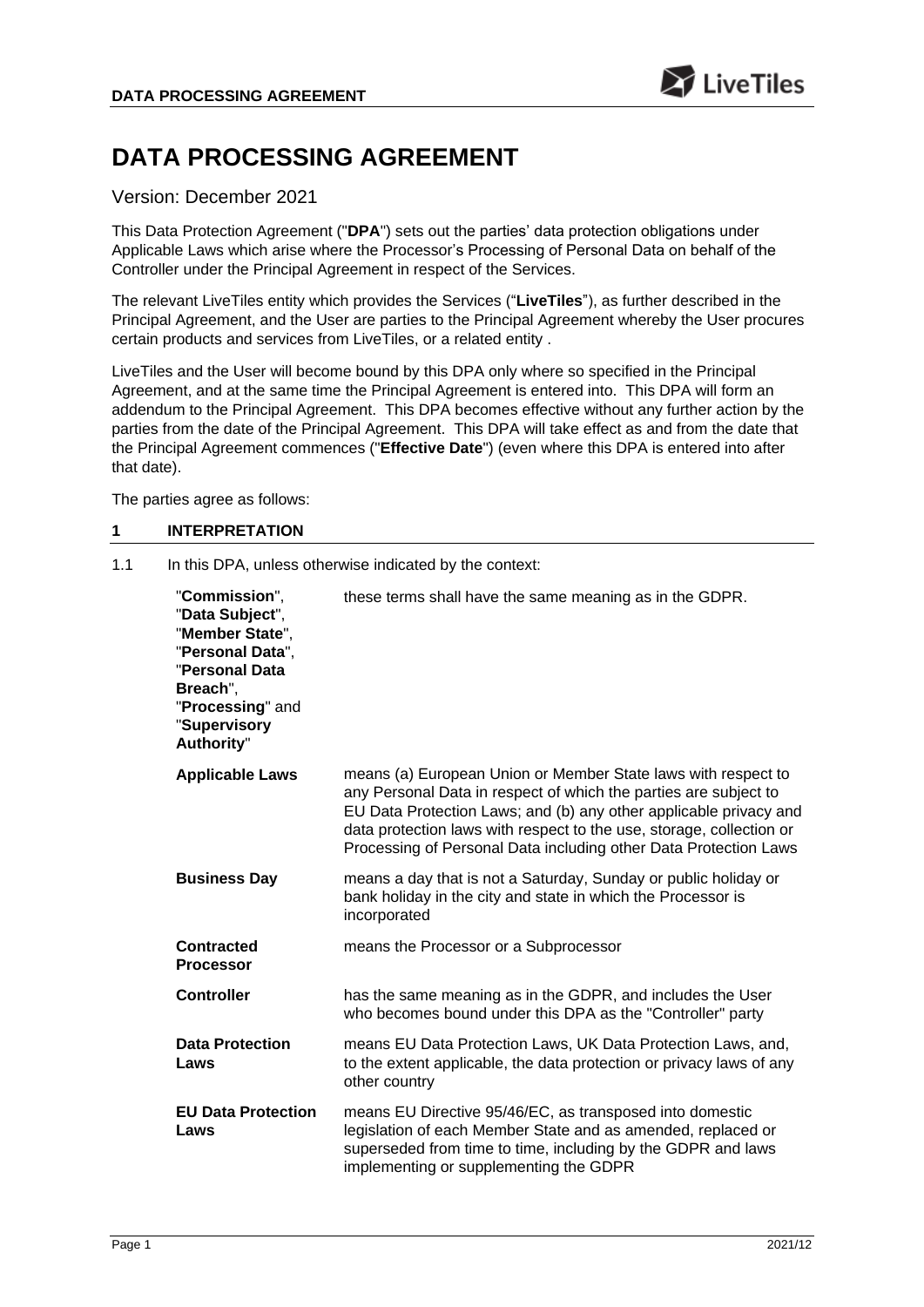

| <b>GDPR</b>                                              | means the EU General Data Protection Regulation 2016/679                                                                                                                                                                                                                                                                                                                                                                     |                                                                                                                                                                                          |  |  |
|----------------------------------------------------------|------------------------------------------------------------------------------------------------------------------------------------------------------------------------------------------------------------------------------------------------------------------------------------------------------------------------------------------------------------------------------------------------------------------------------|------------------------------------------------------------------------------------------------------------------------------------------------------------------------------------------|--|--|
| <b>Personal Data</b>                                     | means any Personal Data Processed by a Contracted Processor<br>on behalf of the Controller                                                                                                                                                                                                                                                                                                                                   |                                                                                                                                                                                          |  |  |
| <b>Principal Agreement</b>                               | means the agreement whereby the User procures certain products<br>and services from LiveTiles, and which incorporates this DPA by<br>reference. The Principal Agreement will either be a "Software<br>Purchase Agreement" or "Master Services Agreement" (or similar<br>agreement) between the parties or the Processor's end user<br>licence agreement for its software                                                     |                                                                                                                                                                                          |  |  |
| <b>Processor</b>                                         | has the same meaning as in the GDPR, and includes the relevant<br>LiveTiles entity who provides the Services, as further described in<br>the Principal Agreement                                                                                                                                                                                                                                                             |                                                                                                                                                                                          |  |  |
| <b>Restricted Transfer</b>                               | means:                                                                                                                                                                                                                                                                                                                                                                                                                       |                                                                                                                                                                                          |  |  |
|                                                          | (a)                                                                                                                                                                                                                                                                                                                                                                                                                          | a transfer of Personal Data from the Controller to a<br>Contracted Processor; or                                                                                                         |  |  |
|                                                          | (b)                                                                                                                                                                                                                                                                                                                                                                                                                          | an onward transfer of Personal Data from a Contracted<br>Processor to another Contracted Processor, or between<br>two establishments of a Contracted Processor, or to a<br>Subprocessor, |  |  |
|                                                          | in each case, where such transfer is to a country outside the<br>United Kingdom and the European Economic Area which is not<br>subject to an adequacy determination by the relevant supervisory<br>authority                                                                                                                                                                                                                 |                                                                                                                                                                                          |  |  |
| <b>Services</b>                                          | means any goods or services provided from time to time by<br>LiveTiles to the User, under the terms of the Principal Agreement                                                                                                                                                                                                                                                                                               |                                                                                                                                                                                          |  |  |
| <b>Standard</b><br><b>Contractual Clauses</b><br>or SCCs | means: (i) where the GDPR applies, the standard contractual<br>clauses annexed to the European Commission's Decision (EU)<br>2021/914 of 4 June 2021 ("EU SCCs"); and (ii) where the UK<br>GDPR applies, the standard data protection clauses for<br>processors adopted pursuant to or permitted under Article 46 of<br>the UK GDPR ("UK SCCs"); in each case as may be amended,<br>superseded or replaced from time to time |                                                                                                                                                                                          |  |  |
| <b>Subprocessor</b>                                      | means any person (including any third party) appointed by or on<br>behalf of the Processor to Process Personal Data on behalf of the<br>Processor and includes the entities listed in Schedule 3                                                                                                                                                                                                                             |                                                                                                                                                                                          |  |  |
| <b>UK Data Protection</b><br>Laws                        | means the UK GDPR, the UK Data Protection Act 2018, the<br>Privacy and Electronic Communications Directive 2002/58/EC (as<br>updated by Directive 2009/136/EC) and the Privacy and Electronic<br>Communications Regulations 2003 (SI 2003/2426) as amended                                                                                                                                                                   |                                                                                                                                                                                          |  |  |
| UK GDPR                                                  | means the GDPR as amended and incorporated into UK law under<br>the UK European Union (Withdrawal) Act 2018, and applicable<br>secondary legislation made under that Act                                                                                                                                                                                                                                                     |                                                                                                                                                                                          |  |  |

- 1.2 In this DPA, unless otherwise indicated by the context:
	- (a) words importing the singular include the plural and vice versa;
	- (b) headings are for convenience only and do not affect interpretation of this DPA;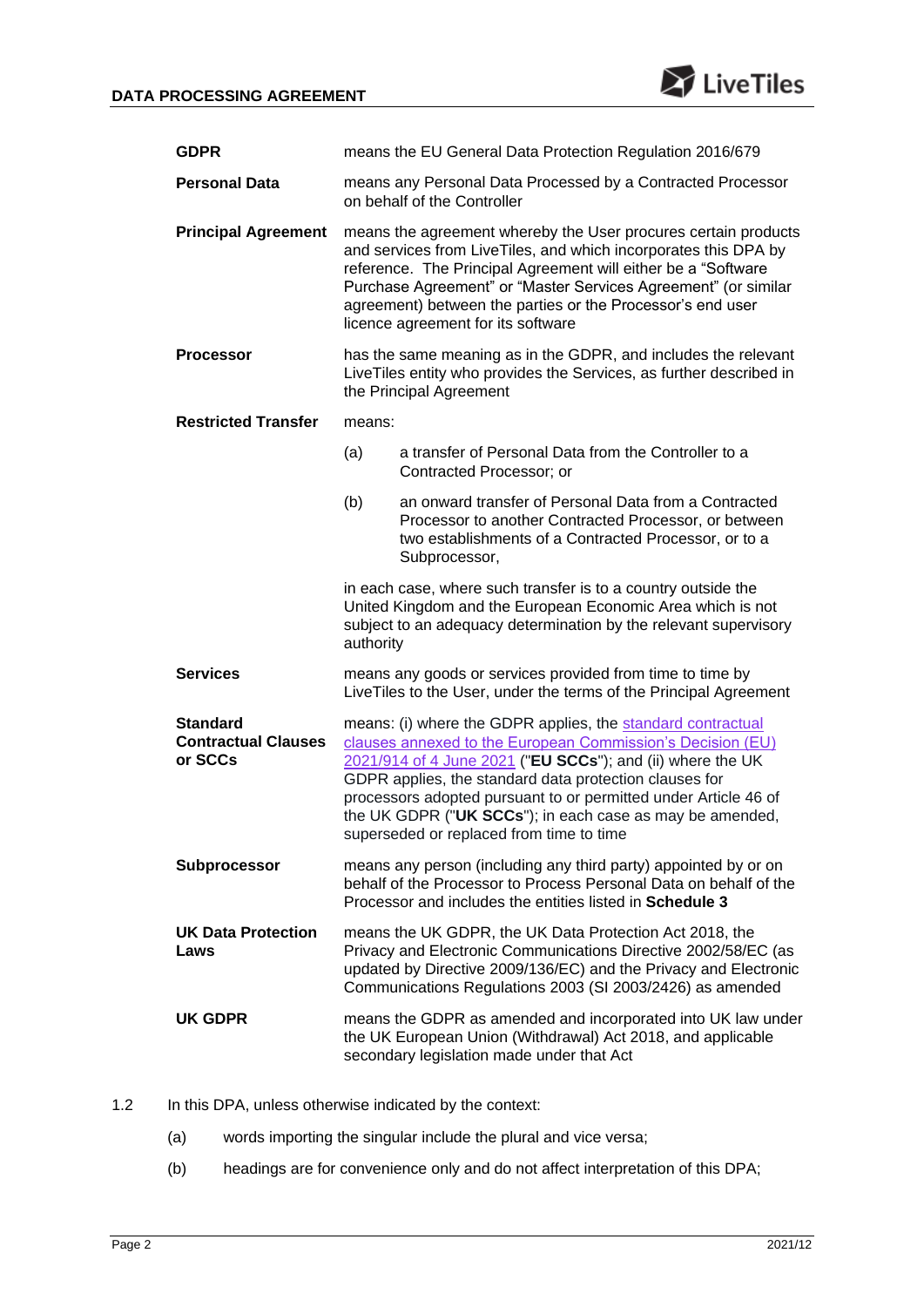- (c) a reference to a clause, paragraph or schedule is a reference to a clause, paragraph or schedule of this DPA;
- (d) where any word or phrase is given a definite meaning in this DPA, any part of speech or other grammatical form of that word or phrase has a corresponding meaning;
- (e) an expression importing a natural person includes a body corporate, partnership, joint venture, association or other legal entity;
- (f) a reference to a statute, statutory provisions or regulation includes all amendments, consolidations or replacements thereof;
- (g) a reference to a party to a document includes that party's legal personal representatives, successors and permitted assigns;
- (h) a covenant or agreement on the part of or for the benefit of two or more persons binds or benefits them jointly and severally; and
- (i) a reference to a body, whether statutory or not:
	- (i) which ceases to exist; or
	- (ii) whose powers or functions are transferred to another body;

is a reference to the body which replaces it or which substantially succeeds to its powers or functions.

## **2 RELATIONSHIP OF PARTIES**

## **2.1 LiveTiles as Processor**

Where the User is a Controller of Personal Data, LiveTiles will be a Processor processing Personal Data on behalf of the User in accordance with the User's instructions set out in **clause [3.3](#page-3-0)** and this DPA will apply accordingly.

## **2.2 LiveTiles as Controller**

To the extent that LiveTiles processes Personal Data as a Controller, LiveTiles will Process such Personal Data in accordance with its [Privacy Policy.](https://livetilesglobal.com/livetiles-privacy-policy/)

#### **2.3 Both parties as Controller**

During the course of this DPA, both parties anticipate they will exchange Personal Data relating to their employees as necessary in connection with the provision of Services and account management. Each party is an independent Controller over such Personal Data.

#### **3 PROCESSING OF PERSONAL DATA**

- 3.1 Each party will comply with its obligations under Applicable Laws with respect to its Processing of Personal Data.
- 3.2 The Processor will:
	- (a) comply with all applicable Data Protection Laws in the Processing of Personal Data; and
	- (b) not Process Personal Data other than on the Controller's documented instructions (including those instructions given under **clause [3.3](#page-3-0)**) unless Processing is required by Applicable Laws to which the relevant Contracted Processor is subject, in which case the Contracted Processor, shall to the extent permitted by Applicable Laws inform the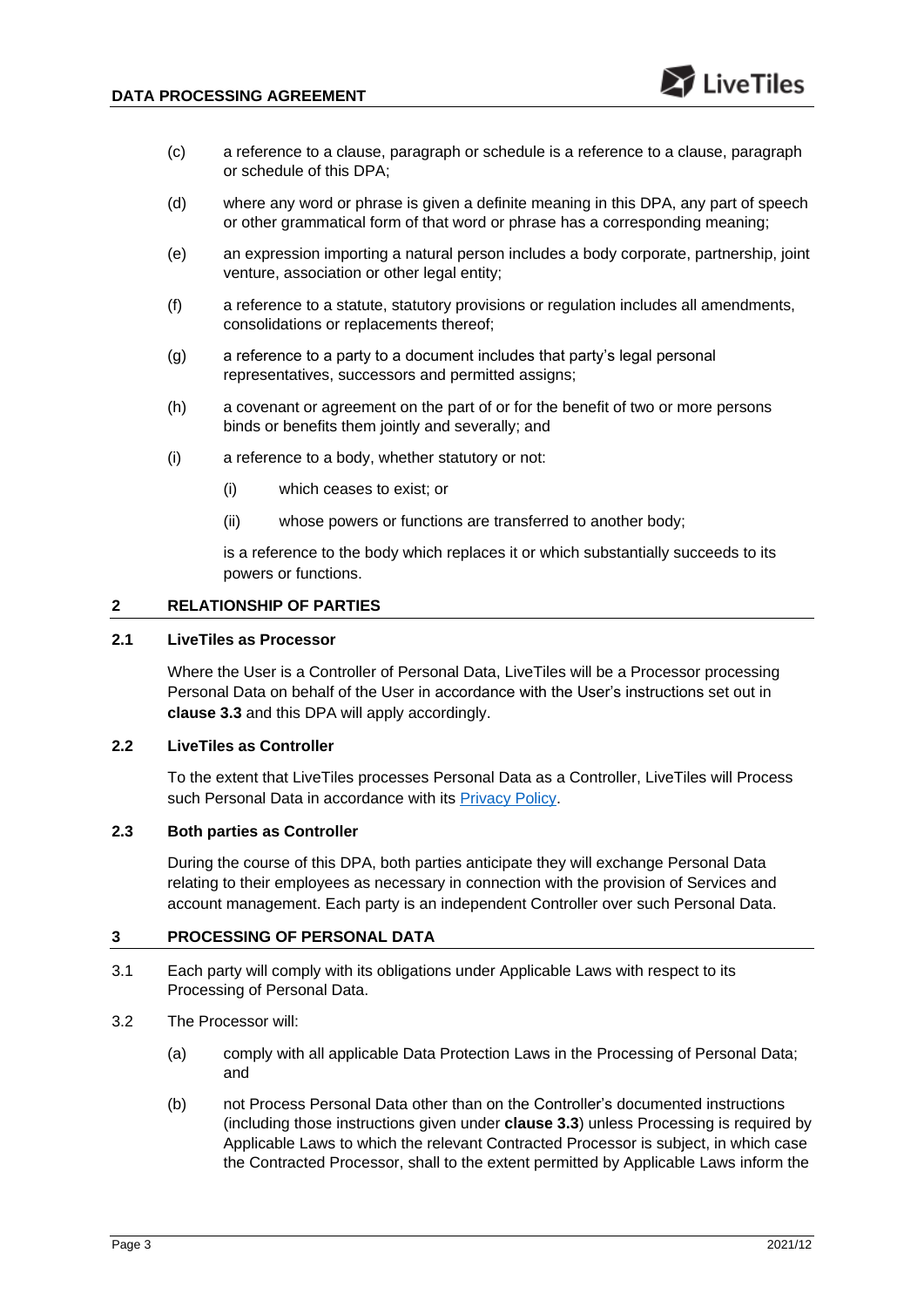Controller of that legal requirement before the relevant Processing of that Personal Data.

- <span id="page-3-0"></span>3.3 The Controller instructs the Contracted Processor (and authorises them to instruct each Subprocessor) to:
	- (a) process the Personal Data; and
	- (b) transfer the Personal Data to any country or territory,

as reasonably necessary for the provision of the Services, and to perform its obligations and exercise its rights under the Principal Agreement.

- 3.4 **Schedule 1** sets out the subject matter and details of the Processing of the Personal Data.
- 3.5 The Processor will reasonably assist the Controller with meeting the Controller's compliance obligations under the Data Protection Laws, taking into account the nature of the Processor's processing and the information available to the Processor, including in relation to Data Subject rights, data protection impact assessments and reporting to and consulting with supervisory authorities under the Data Protection Laws.
- 3.6 The Processor will promptly notify the Controller of any changes to Data Protection Laws that may adversely affect the Processor's performance of the Services.

## **4 PERSONNEL**

The Processor shall take reasonable steps to ensure each employee, agent or contractor of any Contracted Processor who may have access to Personal Data, only has access to the Personal Data on a need to know basis, as strictly necessary for the purposes of providing the Services, and to comply with Applicable Laws in the context of that individual's duties to the Contracted Processor. Each Contracted Processor shall also ensure that all such individuals are subject to confidentiality undertakings or professional or statutory obligations of confidentiality.

## **5 SECURITY**

- 5.1 The Processor will, at all times, implement appropriate technical and organisational measures against unauthorised or unlawful Processing, access, disclosure, copying, modification, storage, reproduction, display or distribution of Personal Data, and against accidental or unlawful loss, destruction, alteration, disclosure or damage of Personal Data as described in **Schedule 2**. The Processor will maintain an up to date written record of its then-current security measures, which it shall provide to the User on request, and review at least on a quarterly basis to ensure they remain current and complete. The Processor may update its security measures from time to time, provided they do not result in a reduction in the security over the Personal Data to which they apply.
- 5.2 The Processor will implement such measures to ensure a level of security appropriate to the risk involved, including, as appropriate, the pseudonymisation and encryption of Personal Data; the ability to ensure the ongoing confidentiality, integrity, availability and resilience of Processing systems and services; the ability to restore the availability and access to Personal Data in a timely manner in the event of a physical or technical incident; and a process for regularly testing, assessing and evaluating the effectiveness of security measures.

#### <span id="page-3-1"></span>**6 SUBPROCESSING**

6.1 The Controller authorises the Processor to appoint (and permit each Subprocessor appointed in accordance with this **clause [6](#page-3-1)** to appoint) Subprocessors in accordance with this **clause [6](#page-3-1)**.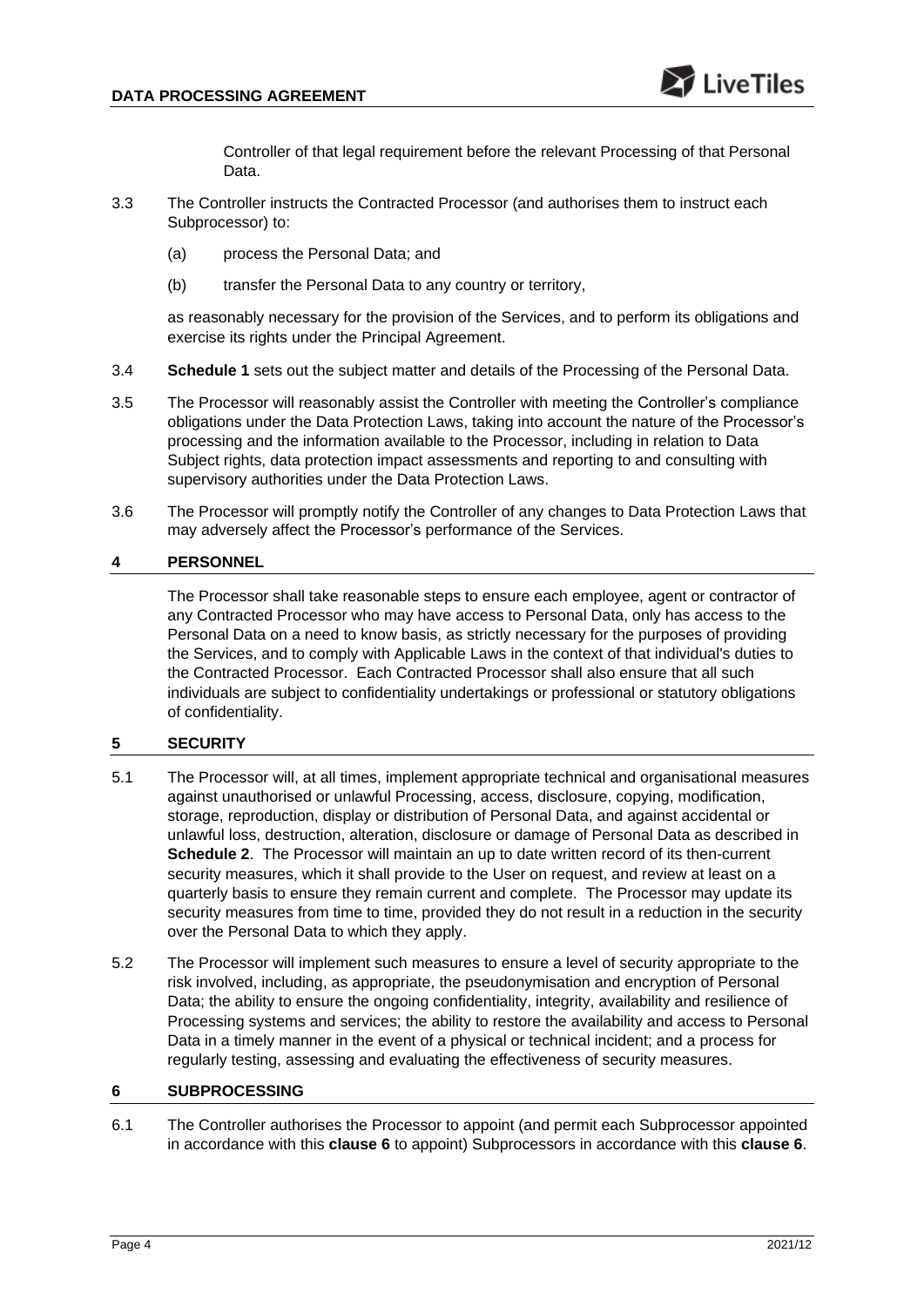- 6.2 The Controller may continue to use those Subprocessors already engaged by them as at the date of this DPA, subject to the Processor as soon as practicable meeting the obligations set out in **clause [6.4](#page-4-0)[6.4](#page-4-1)**. At the date of this DPA, the Processor uses the Subprocessors listed in **Schedule 3** to provide the Services.
- 6.3 The Processor shall provide at least ten (10) days prior written notice of the appointment of any new Subprocessor, who may process the Personal Data, including full details of the Processing to be undertaken by the Subprocessor. Such notice may be given by the Processor from time to time, publishing the names of Subprocessors which it uses to process Personal Data, on the Processor's website (and the Controller will be deemed to have been notified of the same at that time). If, within 5 Business Days of receipt of that notice, or date of publication on the Processor's website, the Controller notifies the Processor in writing of any objection (on data protection reasonable concerns) to the proposed appointment, the parties will discuss such concerns in good faith and whether they can be resolved. If the parties are not able to mutually agree to a resolution of such concerns, the Controller, as its sole and exclusive remedy, may terminate the Principal Agreement for convenience in accordance with the terms of the Principal Agreement.
- <span id="page-4-0"></span>6.4 With respect to each Subprocessor appointed by the Processor, the Processor shall take reasonable steps to ensure that the arrangement with the Subprocessor is governed by a written agreement including terms which offer at least the same level of protection for Personal Data as those set out in this DPA and which meet the requirements of Applicable Laws.
- <span id="page-4-1"></span>6.5 The Processor shall take reasonable steps to ensure that each Subprocessor observes each of the Processor's obligations under this DPA in relation to the Processing of Personal Data, as if those obligations were the principal obligations of the Subprocessor. The Processor remains liable to the Controller for the Subprocessor's performance of its agreement obligations.

# <span id="page-4-2"></span>**7 DATA SUBJECT RIGHTS**

- 7.1 The Processor shall assist the Controller by implementing appropriate technical and organisational measures (in the context of the nature of the Processing), as far as practicable, for the fulfilment of the Controller's obligations, to respond to requests from a Data Subject to exercise their rights under Data Protection Laws.
- 7.2 The Processor shall:
	- (a) promptly notify the Controller if a Contracted Processor receives a request from a Data Subject to exercise any of their rights under a Data Protection Law in respect of their Personal Data including subject access rights, the rights to rectify and erase Personal Data, object to the processing and automated processing of Personal Data, and restrict the processing of Personal Data; and
	- (b) ensure that the Contracted Processor does not respond to that request except on the documented instructions of the Controller, or as required by Applicable Laws to which the Contracted Processor is subject.
- 7.3 The Controller authorises the Processor to provide an acknowledgement to the Data Subject directly, and to inform the Data Subject that the correspondence has been referred to the Controller.

# <span id="page-4-3"></span>**8 PERSONAL DATA BREACH**

8.1 The Processor shall notify the Controller without undue delay upon the Processor or their Subprocessor becoming aware of a Personal Data Breach affecting the Personal Data disclosed by the Controller to the Processer, providing the Controller with sufficient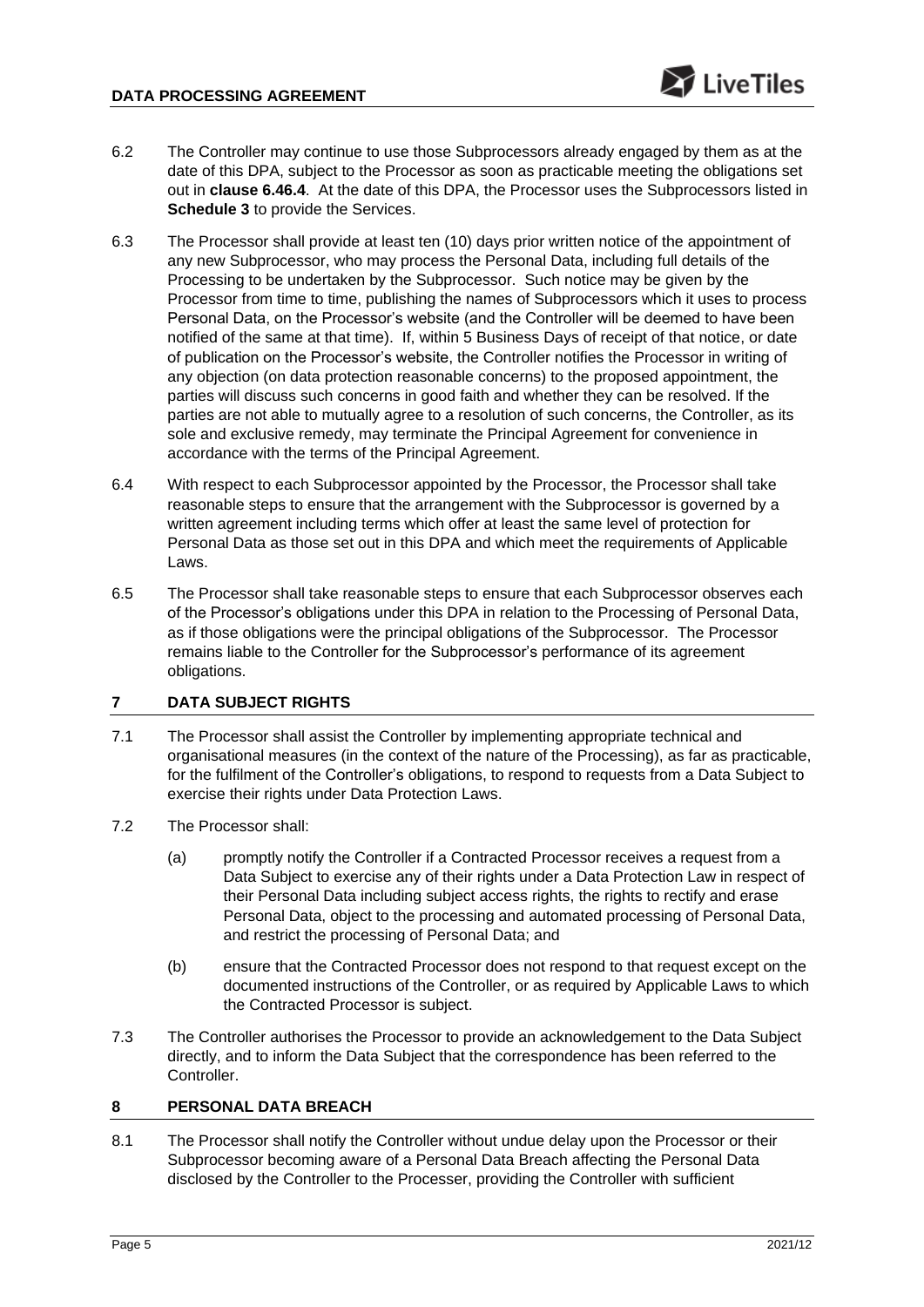information to allow the Controller to meet any obligations to report or inform Data Subjects, or relevant authorities, of the Personal Data Breach under the Data Protection Laws.

8.2 The Processor shall co-operate with the Controller and take such reasonable commercial steps as are directed by the Controller to assist in the investigation, mitigation and remediation of each such Personal Data Breach.

## **9 DATA PROTECTION IMPACT ASSESSMENT AND PRIOR CONSULTATION**

- 9.1 The Processor will provide reasonable assistance to the Controller with meeting the Controller's compliance obligations under Applicable Laws including any data protection impact assessments, and prior consultations with Supervising Authorities or other competent data privacy authorities, which the Controller reasonably considers to be required of it by Applicable Laws, in each case solely in relation to Processing of Personal Data by, and taking into account the nature of the Processing and information available to, the Contracted Processors.
- 9.2 If a law, court, regulator or Supervisory Authority requires the Processor to Process or disclose Personal Data, the Processor will first use its reasonable endeavours to inform the User of the legal or regulatory requirement and give the User an opportunity to object or challenge the requirement, unless Applicable Law prohibits such notice.

# <span id="page-5-2"></span>**10 DELETION OR RETURN OF GROUP MEMBER PERSONAL DATA**

- 10.1 Subject to this clause, the Processor shall as soon as reasonably practicable following the completion of the Services involving the Processing of the Personal Data, upon written request from the Controller either:
	- (a) delete and procure the deletion of all copies of the Personal Data (as directed by the Controller); or
	- (b) deliver a copy of the Personal Data to the Controller,

or a combination of the above.

10.2 Each Contracted Processor may retain the Personal Data to the extent required by Applicable Laws and only to the extent and for such period as required by Applicable Laws and always provided that the Processor shall ensure the confidentiality of all such Personal Data and shall ensure that such Personal Data is only Processed as necessary for the purpose(s) specified in the Applicable Laws requiring its storage and for no other purpose.

#### <span id="page-5-0"></span>**11 AUDIT RIGHTS**

- <span id="page-5-1"></span>11.1 No more than once during any consecutive 12 month period, the Processor shall make available to the Controller, following the Controller's reasonable request, all information reasonably and solely necessary to demonstrate compliance with this DPA (which may include information from an audit carried out internally or by a third party), and shall allow for and contribute to audits, including inspections, by the Controller or an auditor nominated by the Controller in relation to the Processing of Personal Data by the Contracted Processor. The Controller shall be entitled to ask questions of the Processor related to compliance with EU Data Protection Laws and UK Data Protection Laws in advance of the audit, which the Processor shall use its reasonable endeavours to respond to adequately when providing the audit results. Any request for information, or request for an audit, by the Controller under this **clause [11](#page-5-0)** shall only be made in good faith and for a bona fide purpose.
- 11.2 The Controller may only mandate an auditor for the purposes of **clause [11.1](#page-5-1)** if the auditor is approved by the Processor. The Processor shall not unreasonably withhold or delay its approval of the auditor.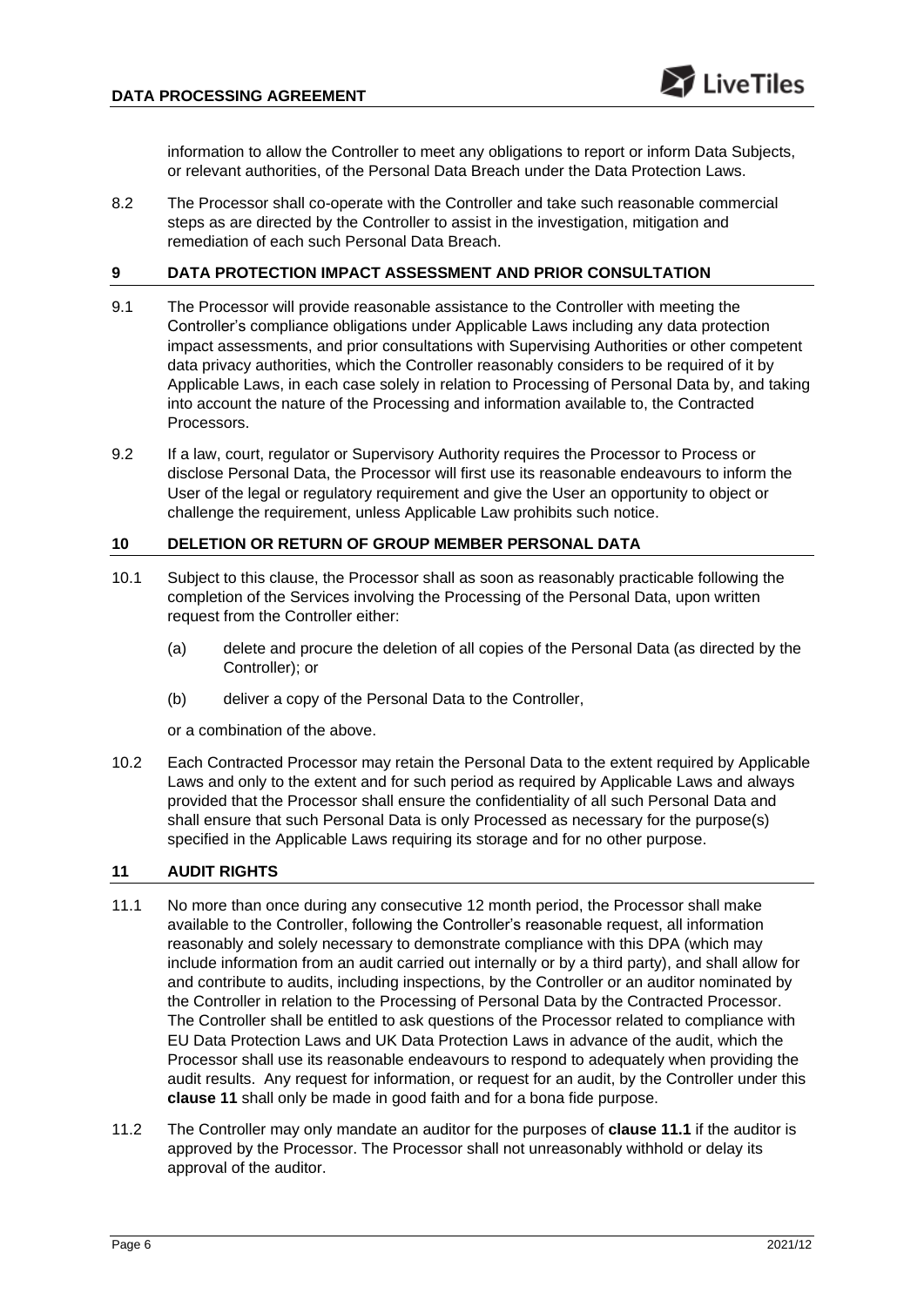- 11.3 The Controller shall give the Processor or the relevant Subprocessor reasonable notice of any audit or inspection to be conducted under **clause [11.1](#page-5-1)** and shall make (and ensure that each of its mandated auditors makes) reasonable endeavours to avoid causing (or, if it cannot avoid, to minimise) any damage, injury or disruption to the Contracted Processors' premises, equipment, personnel and business while its personnel are on those premises in the course of such an audit or inspection. A Contracted Processor need not give access to its premises for the purposes of such an audit or inspection:
	- (a) to any individual unless he or she produces reasonable evidence of identity and authority;
	- (b) outside normal business hours at those premises, unless the audit or inspection needs to be conducted on an emergency basis and the Controller has given notice to the Processor or the relevant Subprocessor that this is the case before attendance outside those hours begins; or
	- (c) for the purposes of more than one audit or inspection, in respect of each Contracted Processor, in any calendar year, except for any additional audits or inspections which:
		- (i) the Controller reasonably considers necessary because of genuine concerns as to the Processor's compliance with this DPA; or
		- (ii) the Controller is required or requested to carry out by Data Protection Law, a Supervisory Authority or any similar regulatory authority responsible for the enforcement of Data Protection Laws in any country or territory,

where the Controller has identified its concerns or the relevant requirement or request in its notice to the Processor or relevant Subprocessor of the audit or inspection.

- 11.4 The Controller will pay or reimburse the Processor for the Processor's reasonable costs in complying with this **clause [11](#page-5-0)**.
- 11.5 The Controller will maintain the confidentiality of all information disclosed to it by the Processor under this **clause [11](#page-5-0)** (**Confidential Information**), and will ensure that its auditors and other agents or personnel of the Controller who have access to such information (**Representatives**), also maintain confidentiality. The Controller will, and will ensure that its Representatives, only use or disclose the Confidential Information solely for the purposes of complying with Applicable Laws, and will only disclose the Confidential Information where required by Applicable Laws. The Controller, and the Controller shall ensure its Representatives, do not use or disclose Confidential Information for any other purpose.

# <span id="page-6-2"></span>**12 RESTRICTED TRANSFERS AND THE STANDARD CONTRACTUAL CLAUSES**

- <span id="page-6-1"></span>12.1 To the extent that the Controller's use of the Services and Processor's Processing of Personal Data in accordance with the Principal Agreement involves a Restricted Transfer and subject to **clause [12.3](#page-6-0)**, the Standard Contractual Clauses shall be incorporated by reference and form part of this DPA as if they had been set out in full, with the Controller as **"data exporter"** and each Contracted Processor, as appropriate, as **"data importer"**.
- 12.2 The Standard Contractual Clauses shall apply in the manner set out in **Schedule 4**.
- <span id="page-6-0"></span>12.3 **Clause [12.1](#page-6-1)** shall not apply to a Restricted Transfer unless its effect, together with other reasonably practicable compliance steps (which, for the avoidance of doubt, do not include obtaining consents from Data Subjects), is to allow the relevant Restricted Transfer to take place without breach of applicable Data Protection Law.

 $\geq$  Live Tiles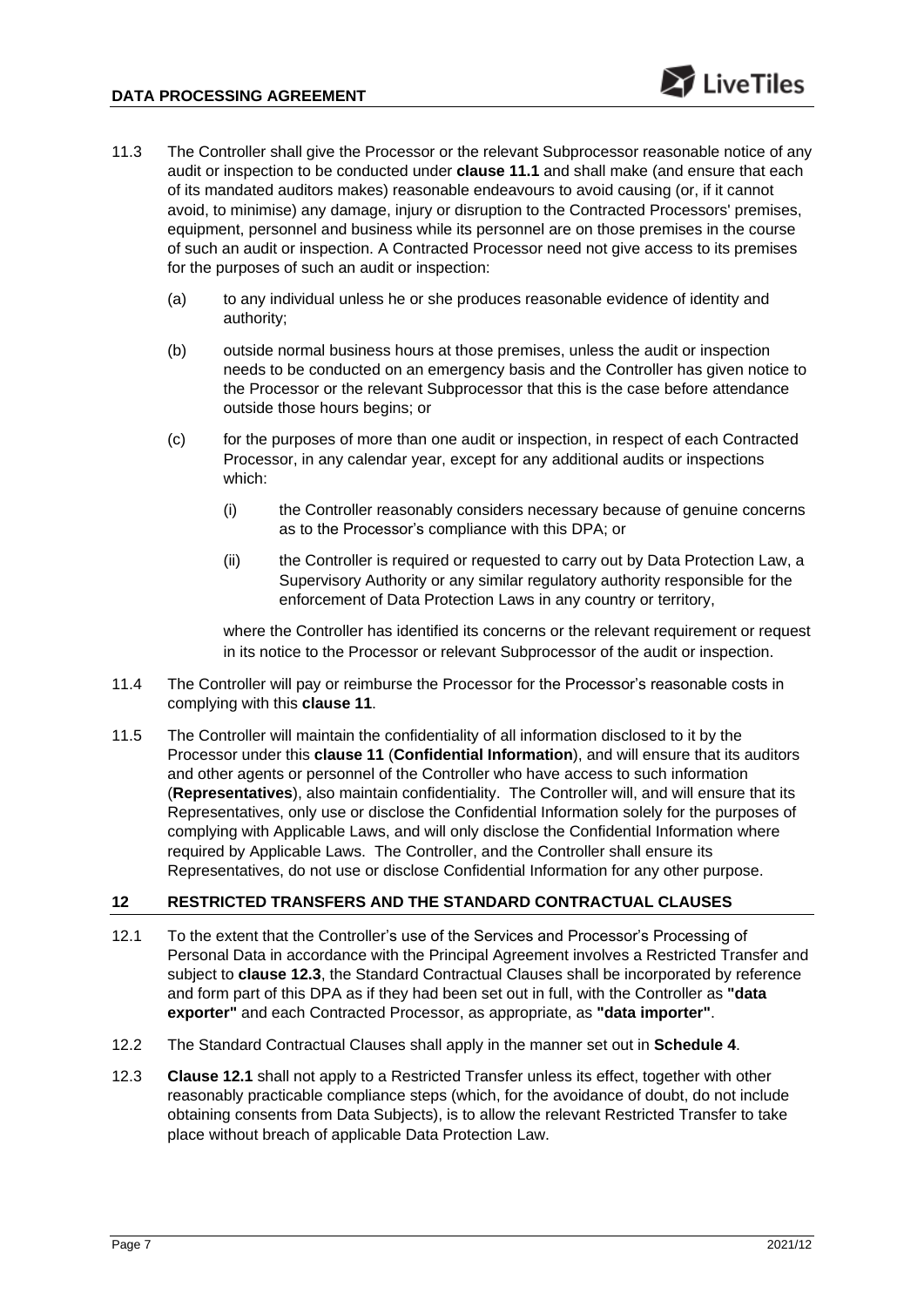12.4 In the case of any Processing of Personal Data outside of the GDPR jurisdictions as at the date of this DPA, the Processor has identified the Subprocessors listed in **Schedule 3** to which the Controller approves.

#### **13 TERMINATION**

## **13.1 Termination by mutual agreement**

This DPA may be terminated at any time by a written document signed by all parties.

#### **13.2 Termination by the Controller**

- (a) The Controller may terminate this DPA at any time, and for any reason, on the provision of written notice to the Processor.
- (b) The Processor may terminate this DPA at any time by written notice to all other parties, provided that at the time such notice is given, the Processor:
	- (i) is no longer Processing any Personal Data on behalf of the Controller; and
	- (ii) the Contracted Processor has complied with **clause [10](#page-5-2)**.

## **13.3 Automatic termination**

This DPA will automatically terminate if the Processor or its related entity are no longer providing Services to the Controller, or if the Principal Agreement otherwise terminates.

## **13.4 Provisions which survive termination**

Upon the termination of this DPA, the obligations under **clauses [7](#page-4-2)**, **[8](#page-4-3)**, **[10](#page-5-2)**, **[11](#page-5-0)** and **[12](#page-6-2)** will continue to apply following termination.

# **14 GENERAL**

# **14.1 Assignment**

A party must not assign or novate this DPA without each other party's prior written consent.

#### **14.2 Variation**

This DPA may only be amended or modified by a document in writing signed by the parties.

# **14.3 Notices**

Any notice or demand to be given or made under this DPA must be in writing signed by a party's authorised representative. A notice will be deemed to be received (a) in the case of a notice given by hand, on delivery; (b) in the case of a notice sent by pre-paid post, 5 days following the date of postage; and (c) in the case of a notice sent by email, upon the recipient or their mail server confirming receipt of the email.

#### **14.4 Entire agreement**

It is expressly acknowledged, by and between the parties, that the terms set out in this DPA, together with the Principal Agreement, contain the entire agreement concluded between the parties, and that this DPA supersedes any and all prior agreements, representations, or understandings between the parties, whether written or oral, in respect of the same subject matter.

 $\sum$  Live Tiles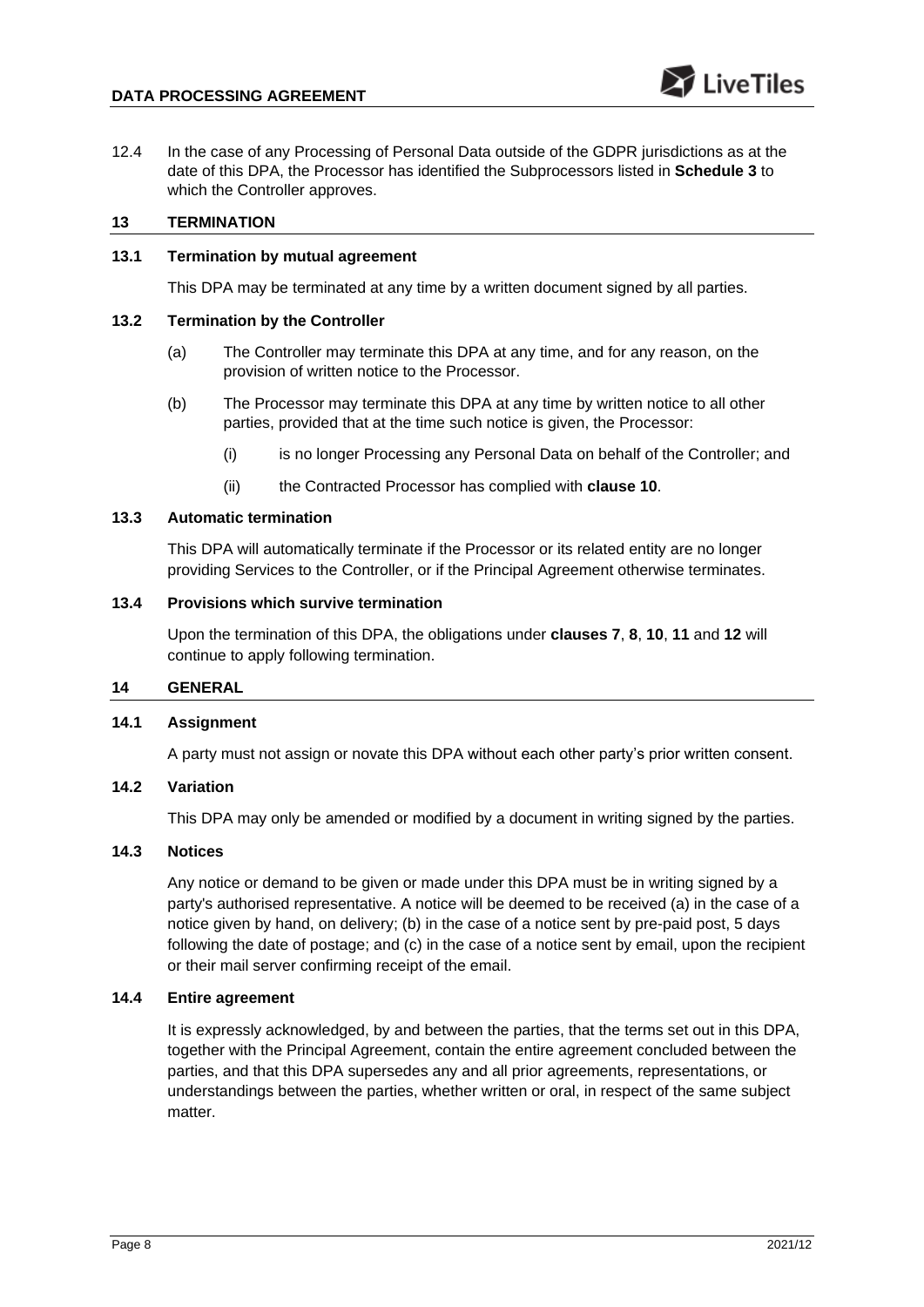## **14.5 Waiver**

Any waiver of a right or remedy under this DPA will only be valid if the waiver is given in writing and signed by the party giving the waiver.

## **14.6 Severance**

If a provision of this DPA or part thereof is unenforceable, then that provision (or relevant part) may be severed without affecting the enforceability of any other provision of this DPA.

## **14.7 Further Assurance**

Each party will from time to time do all things (including executing all documents) necessary or desirable to give full effect to this DPA.

# **14.8 Counterparts**

This DPA may be executed in any number of counterparts each of which will be an original but such counterparts together will constitute one and the same instrument and the date of the DPA will be the date on which it is executed by the last party.

# **14.9 No merger**

Nothing in this DPA merges, extinguishes, postpones, lessens or otherwise prejudicially affects any right, power or remedy that a party may have against another party or any other person at any time.

#### **14.10 Consents and approvals**

Where this DPA gives any party a right or power to consent or approve in relation to a matter under this DPA, that party may withhold any consent or approval or give consent or approval conditionally or unconditionally. The party seeking consent or approval must comply with any conditions the other party imposes on its consent or approval.

# <span id="page-8-1"></span>**14.11 Governing Law and Jurisdiction**

- (a) Subject to **clause [14.11\(b\)](#page-8-0)**, this DPA is governed by the same laws as the same jurisdiction which governs the Principal Agreement.
- <span id="page-8-0"></span>(b) To the extent required to comply with the GDPR and UK GDPR, and only in relation to matters relating to the compliance of this DPA or a party's actions under it in relation to GDPR or UK GDPR, this DPA shall also be governed by the laws of each Member State where EU Data Protection Laws and the UK Data Protection laws, as applicable.
- (c) Each party irrevocably submits to the jurisdiction described in **clause [14.11\(a\)](#page-8-1)** with respect to any disputes or claims howsoever arising under this DPA.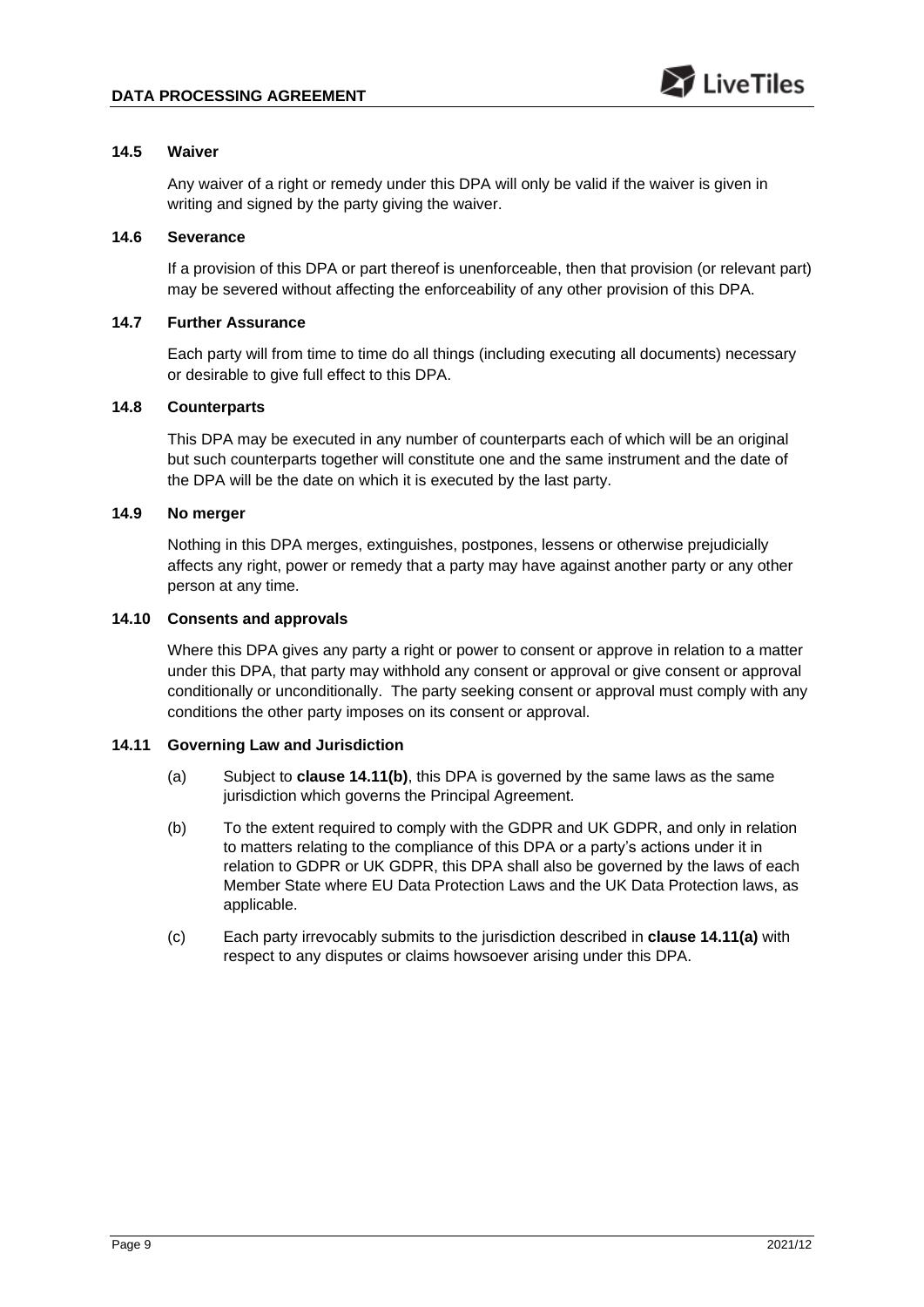

## **Executed as an agreement**

*(As indicated in the pre-amble to this DPA, the parties may become bound to this DPA either under the Principal Agreement, or by signing this DPA where marked below)*

**Date signed:** 

**SIGNED** by the authorised person named below for and on behalf of the Processor:

Name of the Processor Signature

Name of person signing

**Date** 

**SIGNED** by the authorised person named below for and on behalf of the Controller:

Name of the Controller Signature

Name of person signing

Date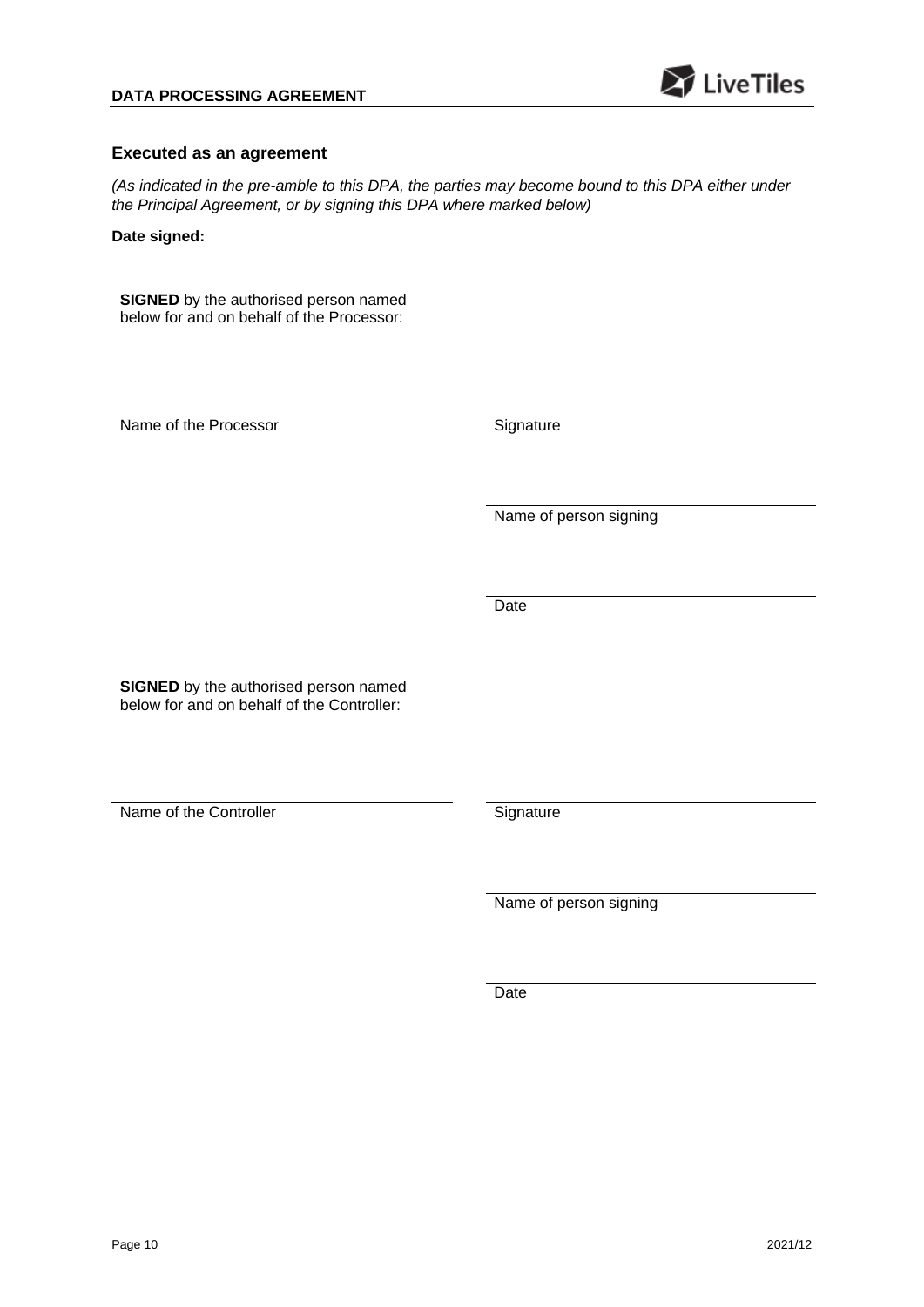## **SUBJECT MATTER AND DETAILS OF THE PROCESSING OF PERSONAL DATA**

#### *Subject matter*

The Personal Data to be Processed includes all Personal Data disclosed from time to time by the Controller pursuant to this DPA or in relation to the Services.

#### *Duration of the Processing of the Personal Data*

From termination of the Principal Agreement and this DPA until the deletion of all Personal Data by the Processor in accordance with this DPA.

#### *The nature and purpose of the Processing of Personal Data*

The effective provision of the Services in accordance with the Principal Agreement.

The nature of the Processing shall be agreed between each Contracted Processor and the Controller from time to time. The Processor does not sell Personal Data.

#### *The types of Personal Data to be Processed*

Personal Data may include personal information (first name, last name, sign-in credentials, email address, username and password, contact information, IT information (IP addresses, usage data, cookies data, location data, browser data), financial information (credit card details, bank account details, payment information), employment details (employer, job title, geographic location, area of responsibility), CRM data concerning sales leads and customer lists, and any notes provided by the data exporter regarding the foregoing.

#### *The categories of Data Subject to whom the Personal Data relates*

- Potential and actual customers of LiveTiles;
- Third parties that have, or may have, a commercial relationship with the Controller / data exporter (e.g. software providers, strategic partnerships, joint ventures and contractors); and
- Employees and other personnel of LiveTiles and the above entities.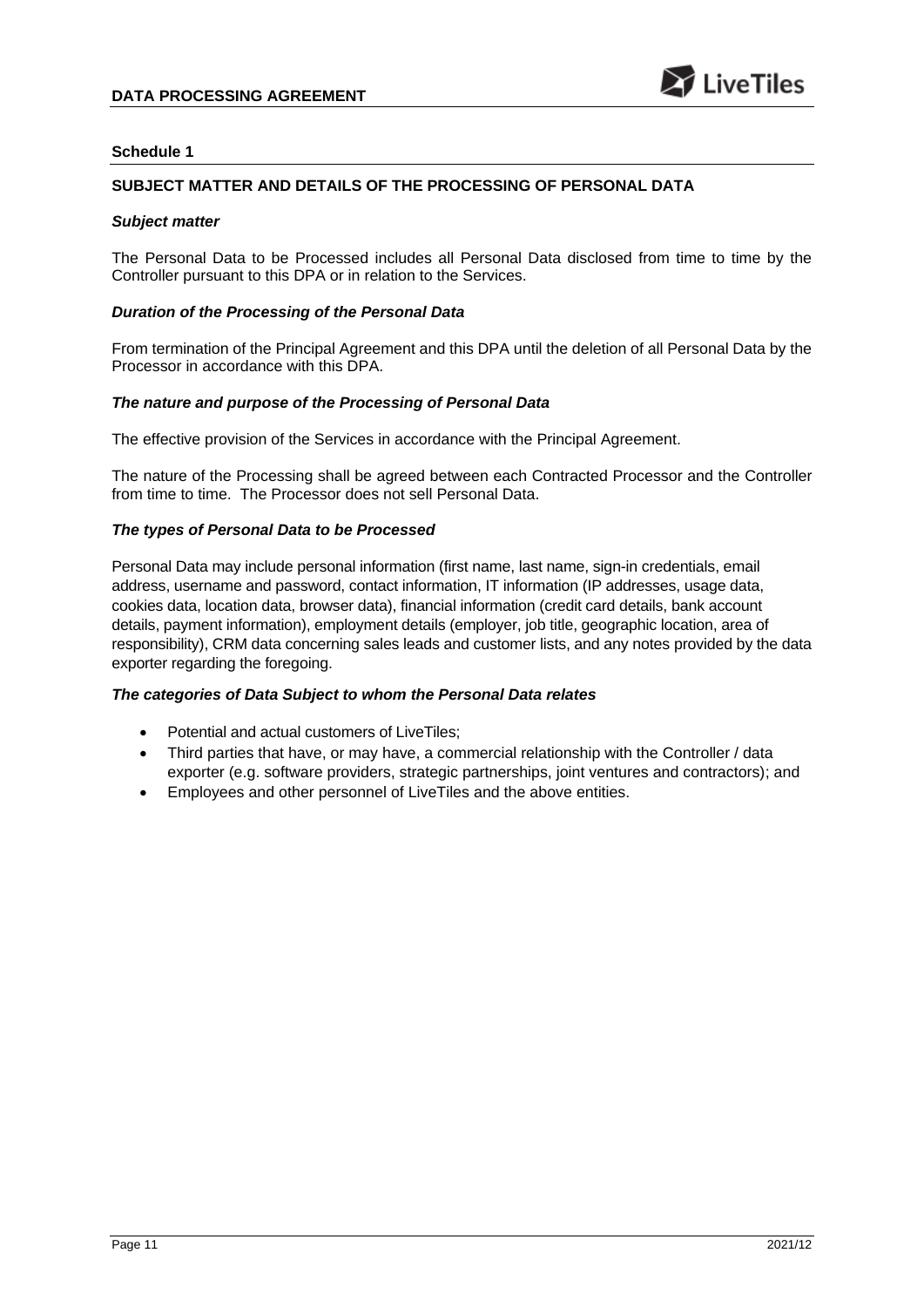## **TECHNICAL AND ORGANISATIONAL SECURITY MEASURES**

Where applicable, this Schedule 2 shall be taken to be Annex II to the Standard Contractual Clauses. The following is a description of the technical and organisational measures implemented by the Processor / data importer to ensure an appropriate level of security, taking into account the nature, scope, context and purpose of the Processing, and the risks for the rights and freedoms of natural persons.

The data importer will maintain appropriate organizational and technical security measures (which may include, with respect to personnel, facilities, hardware and software, storage and networks, access controls, monitoring and logging, vulnerability and breach detection, incident response, encryption of Personal Data while in transit and at rest) designed to protect against unauthorized or accidental access, loss, alteration, disclosure or destruction of Personal Data.

The data importer will take reasonable steps to confirm that all of its personnel are protecting the security, privacy, and confidentiality of Personal Data consistent with the requirements of this document and the DPA.

The data importer continuously trains employees on best security practices, including how to identify social engineering, phishing scams, and hackers.

The data importer will maintain internal policies that include but not limited to access control; information security; mobile device security; cloud computing and network security, recognising and implementing industry best practices such as multi factor authentication, encryption, and least privilege access controls.

LiveTiles is ISO27001 certified.

#### **Access control to premises and facilities**

Measures taken to prevent unauthorized physical access to premises and facilities holding personal data shall include:

- Storage of personal data is outsourced to Microsoft (see Sub-processors) and is not stored at any physical facilities
- All offices and associated entry points where information systems reside will be protected under lock and key or similar access control measures with logging. All employees of offices without key card logging will sign-in upon entry, and sign-out upon exit to maintain and monitor logs of physical access

#### **Access control to systems**

Measures taken to prevent unauthorized access to IT systems include the following technical and organizational measures for user identification and authentication:

- Secure lo on procedures including minimum password requirements (special characters, minimum length) and multi-factor authentication
- No access for guest users or anonymous accounts
- Central management of system access
- Access to IT systems subject to approval from HR management and IT system administrators
- Onboarding and offboarding processes for user provisioning and system access
- Regular review of access rights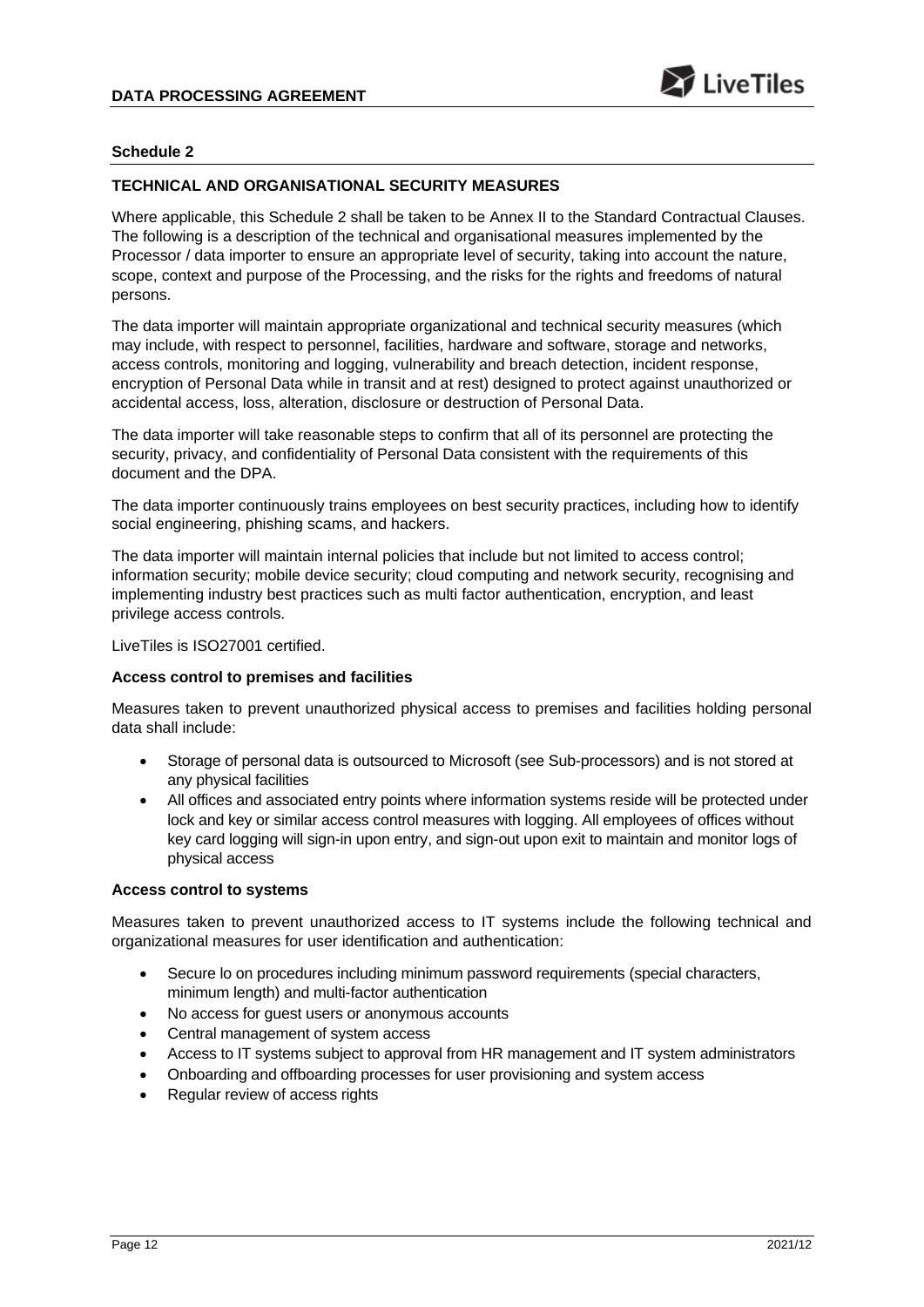#### **Access control to data**

Measures taken to prevent authorized users from accessing data beyond their authorized access rights and prevent the unauthorized input, reading, copying, removal modification or disclosure of data include:

- Least privilege access control policy
- Access rights defined according to duties
- Azure PIM (Privileged Identity Management) used for temporary access to data and systems
- Automated log of user access via IT systems
- Classification labelling and email exchange measures to ensure the automated data-processing systems are not accessed by unauthorized persons

#### **Disclosure control**

Measures taken to prevent the unauthorized access, alteration or removal of data during transfer, and to ensure that all transfers are secure and are logged shall include:

- Anonymization and pseudonymization measures applied to data processing
- Encryption using a VPN for remote access to environments
- Audit trail of data transfers

## **Input control**

Measures put in place to ensure all data management and maintenance is logged, and an audit trail of whether data have been entered, changed or removed (deleted) and by whom must be maintained include:

- Logging user activities on IT systems
- User activity history and version control to verify and establish the input into automated dataprocessing systems by whom the when

#### **Job control**

Measures put in place to ensure that data is processed strictly in compliance with the data importer's instructions include:

- Unambiguous wording of contractual instructions
- Standard security clauses for suppliers and partners
- Monitoring of contract performance and supplier data security compliance

#### **Availability control**

Measures put in place designed to ensure that data are protected against accidental destruction or loss include:

- Cloud first, geo-redundant systems built on Microsoft 365 and Azure
- Real time monitoring of systems and faults
- Stored personal data cannot be corrupted by means of a malfunctioning of the system
- Business Continuity procedures including backup and disaster recovery
- Anti-virus/firewall systems installed on corporate devices and servers

#### **Segregation control**

Measures put in place to allow data collected for different purposes to be processed separately include:

- Restriction of access to data stored for different purposes according to staff duties
- Segregation of business IT systems
- Segregation of IT testing and production environments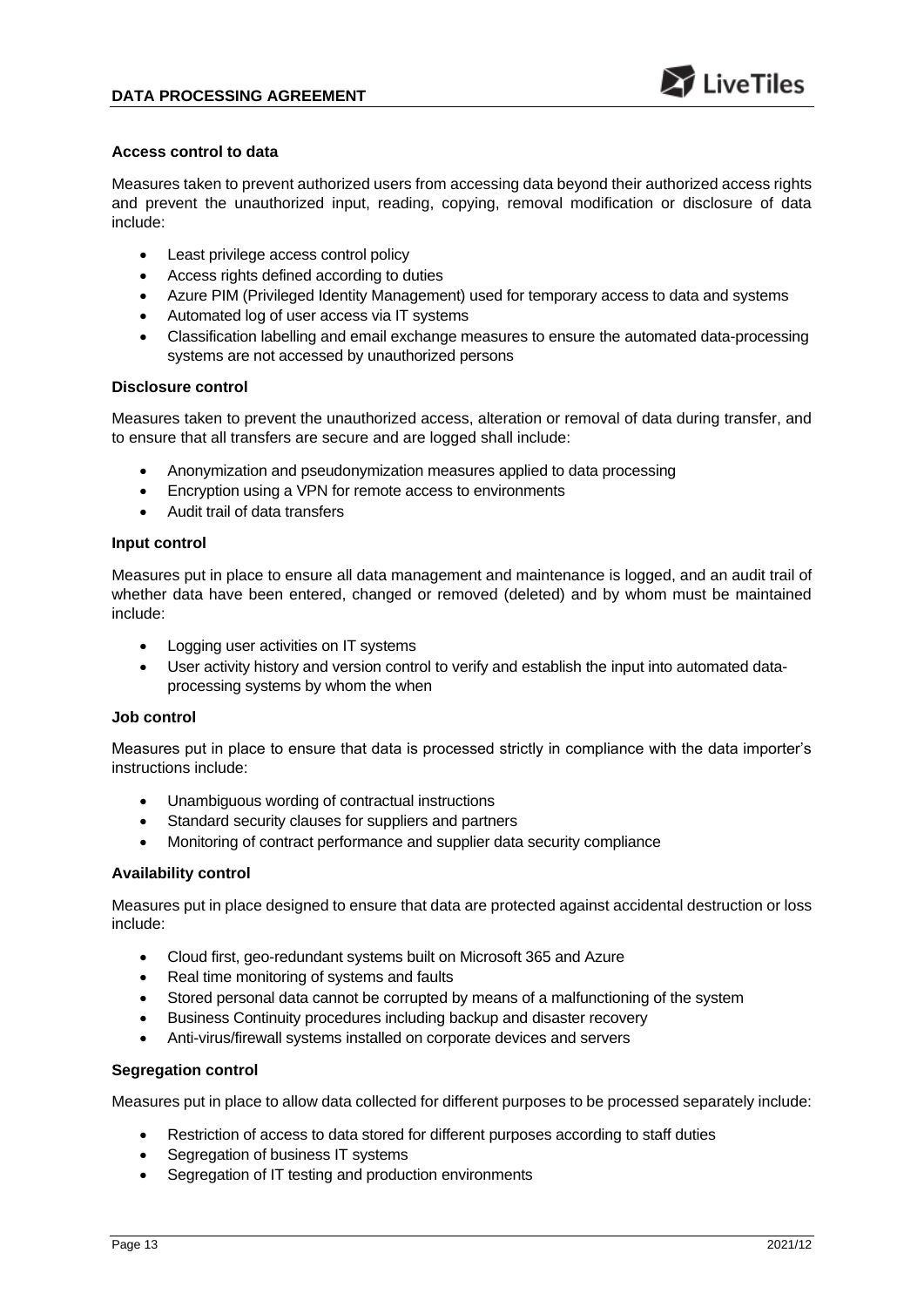# **LIST OF SUBPROCESSORS**

Subprocessors engaged in the Processing of Personal Data on behalf of the Controller in connection with the Processor's provision of Services include the following entities:

| Sub-<br><b>Processor</b> | <b>Country</b>                | <b>Purpose</b>                                         | <b>Contact details</b>                                                                     |
|--------------------------|-------------------------------|--------------------------------------------------------|--------------------------------------------------------------------------------------------|
| 1password                | Europe                        | Secure credential<br>management                        | dpo@1password.com                                                                          |
| Asana                    | <b>USA</b>                    | Project mgmt.                                          | privacy@asana.com or dpo@asana.com                                                         |
| Azure<br>(Microsoft)     | USA/<br>Australia /<br>Europe | Hosting                                                | AskHR@microsoft.com or<br>https://aka.ms/privacyresponse                                   |
| E-conomic                | <b>Denmark</b>                | Financial<br>operations                                | privacy@e-conomic.com                                                                      |
| Hubspot                  | <b>USA</b>                    | Marketing                                              | <b>General Data Protection Regulation  </b><br><b>HubSpot</b>                              |
| Intercom                 | <b>USA</b>                    | Chat support                                           | legal@intercom.io                                                                          |
| Lastpass                 | Europe                        | Secure credential<br>management                        | privacy@logmein.com                                                                        |
| Marketo                  | Australia                     | Marketing                                              | privacyofficer@marketo.com                                                                 |
| Mixpanel                 | <b>USA</b>                    | Marketing                                              | compliance@mixpanel.com or<br>dpo@mixpanel.com                                             |
| Oasis                    | <b>USA</b>                    | Personnel<br>administration                            | +1 (800) 822-8635                                                                          |
| Office365<br>(Microsoft) | Australia                     | Collaboration                                          | AskHR@microsoft.com or<br>https://aka.ms/privacyresponse                                   |
| Salesforce               | Australia                     | <b>CRM</b>                                             | privacy@salesforce.com                                                                     |
| Segment.io               | <b>USA</b>                    | Marketing                                              | privacy@segment.com                                                                        |
| Timelog                  | Denmark                       | Time capture                                           |                                                                                            |
| Xero                     | Australia                     | Financial<br>operations<br>Personnel<br>administration | Privacy at Xero - Xero Central                                                             |
| Zendesk                  | <b>USA</b>                    | Support                                                | https://www.zendesk.com/company/privacy-<br>and-data-protection/ or<br>privacy@zendesk.com |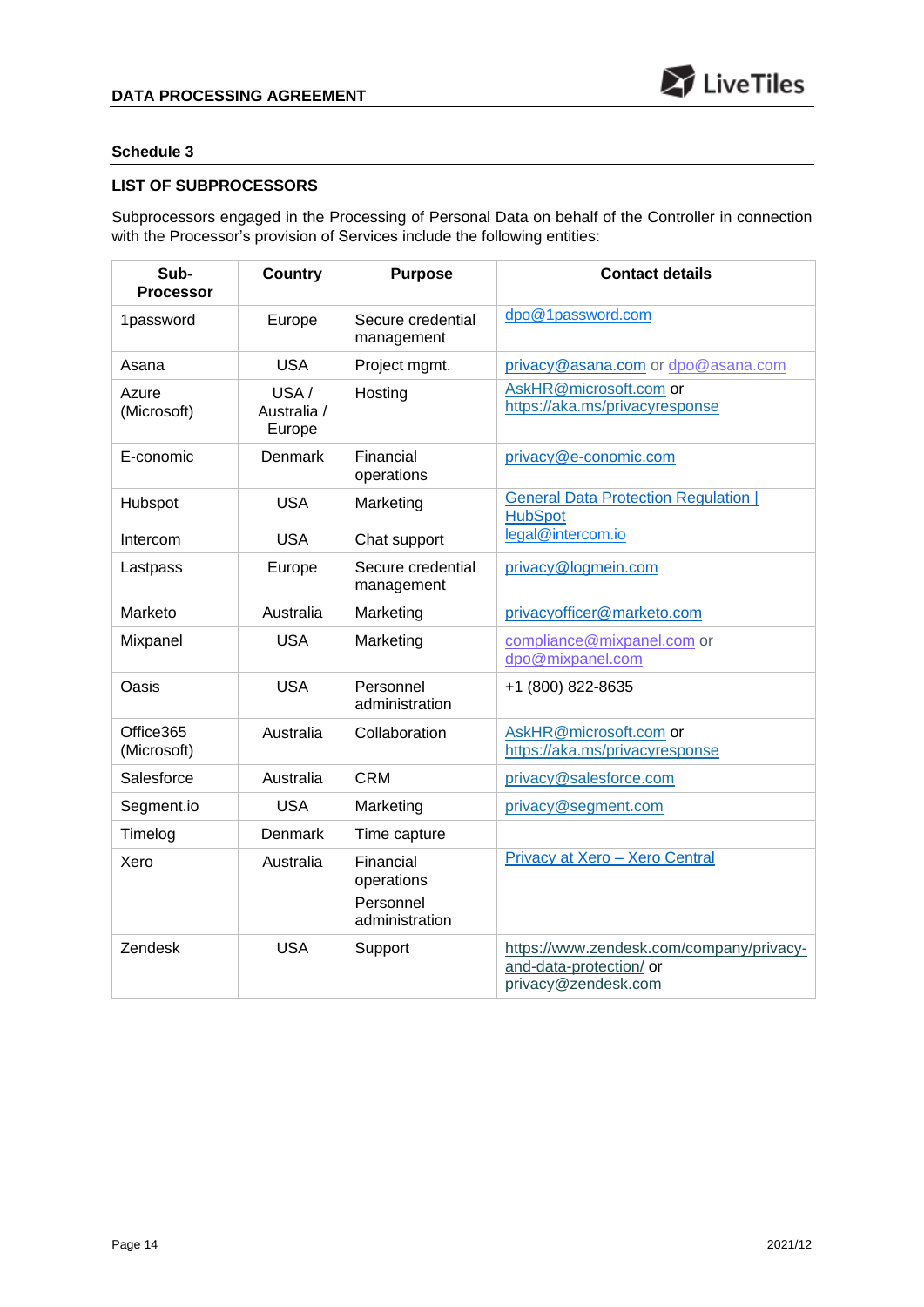## **RESTRICTED TRANSFERS (INTERNATIONAL TRANSFERS)**

## **1 INTRODUCTION TO THIS RESTRICTED TRANSFERS SCHEDULE**

- 1.1 Paragraph 2 of this Schedule completes the template elements of the Standard Contractual Clauses which are incorporated into this Schedule in full.
- 1.2 If and to the extent the Standard Contractual Clauses conflict with any provision of this DPA regarding the transfer of Personal Data from the Controller to the Processor, the Standard Contractual Clauses shall prevail to the extent of such conflict.
- 1.3 Paragraph 3 of this Schedule reflects the parties' endeavours to address the recommendations of the European Data Protection Board in their public consultation document 01/2020, adopted on 18 June 2021 and entitled "measures that supplement transfer tools to ensure compliance with the EU level of protection of Personal Data".

## **2 EU STANDARD CONTRACTUAL CLAUSES**

2.1 For data transfers from the European Economic Area that are subject to the EU SCCs, Module 2 (Controller to Processor) of the EU SCCs will apply where the User is a Controller and LiveTiles is the Processor as follows:

| <b>Exporter contact details</b> | Those of the User as set out in the Principal Agreement  |
|---------------------------------|----------------------------------------------------------|
| Importer contact details        | Those of LiveTiles as set out in the Principal Agreement |
| <b>Governing Law</b>            | As set out in the Principal Agreement                    |
| <b>Data Exporter</b>            | The User                                                 |
| Data Importer                   | LiveTiles                                                |

- (a) in Clause 7, the option docking clause will apply;
- (b) in Clause 9, Option 2 will apply, and the time period for prior notice of Subprocessor changes will be as set forth in Clause [6](#page-3-1) (Subprocessing) of this DPA;
- (c) in Clause 11, the optional language will not apply;
- (d) in Clause 17 (Option 1), the EU SCCs will be governed by Irish law.
- (e) in Clause 18(b), disputes will be resolved before the courts of Ireland;
- (f) In Annex I, Part A:
	- (i) See above for details of the Data Exporter and Data Importer; and
	- (ii) Signature & Date: By entering into the Principal Agreement and this DPA, Data Exporter and Data Importer are deemed to have signed these Standard Contractual Clauses incorporated by reference into the DPA, including their Annexes, as of the Effective Date of the Principal Agreement;
- (g) In Annex I, Part B:
	- (i) The categories of data subjects are described in Schedule 1 of this DPA;
	- (ii) The frequency of the transfer is a continuous basis for the duration of the Principal Agreement;
	- (iii) The nature of the processing is described in Schedule 1 of this DPA;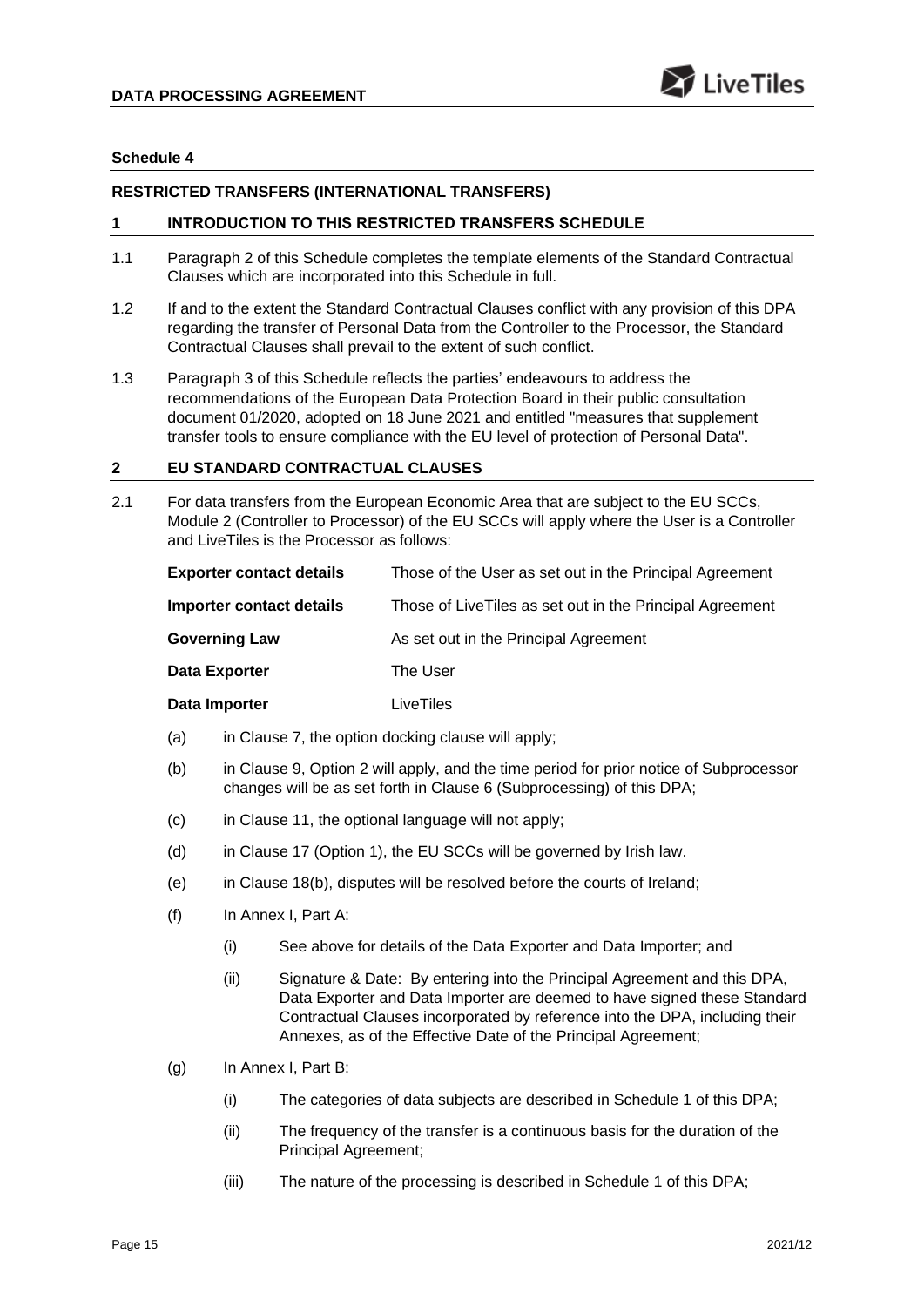- (iv) The purpose of the processing is described in Schedule 1 of this DPA; and
- (v) The duration of the processing is described in Schedule 1 of this DPA;
- (h) In Annex I, Part C: The Irish Data Protection Commission will be the competent supervisory authority; and
- (i) Schedule 2 of this DPA is to be read as Annex II for the purposes of the Standard Contractual Clauses.
- 2.2 The illustrative indemnity set out in the Standard Contractual Clauses is deemed deleted.
- 2.3 Any replacement to the Standard Contractual Clauses adopted in accordance with Article 93(2) of the GDPR shall supersede the Standard Contractual Clauses incorporated into this Schedule, and this Schedule shall be interpreted so as to give full effect to such replacement Standard Contractual Clauses.
- 2.4 LiveTiles may unilaterally vary this DPA to the extent necessary to incorporate any replacement to the Standard Contractual Clauses. If LiveTiles exercises such variation right, it shall promptly provide the User with a copy of the updated version of this DPA.

## **3 UK STANDARD CONTRACTUAL CLAUSES**

- 3.1 For data transfers from the United Kingdom that are subject to the UK SCCs, the UK SCCs will be deemed entered into (and incorporated into this DPA by reference) and completed as follows:
	- (a) The UK Controller to Processor SCCs will apply where the Processor is processing Personal Data.
	- (b) The illustrative indemnification clause will not apply.
	- (c) Schedule 1 of this DPA is to be read as Appendix 1 for the purposes of the UK Controller to Processor SCCs.
	- (d) Schedule 2 of this DPA is to be read as Appendix 2 for the purposes of the UK Controller to Processor SCCs.

#### **4 SUPPLEMENTARY MEASURES ADOPTED TO ADDRESS TO EUROPEAN DATA PROTECTION BOARD'S RECOMMENDATIONS**

Challenges to information requests

- <span id="page-15-0"></span>4.1 In addition to the Standard Contractual Clauses, in the event the Data Importer receives an order from any third party for compelled disclosure of any Personal Data it is Processing for the Data Exporter, the Processor shall:
	- (a) use every reasonable effort to redirect the third party to request data directly from the Data Exporter;
	- (b) promptly notify the Data Exporter, unless prohibited under applicable law (and, if prohibited from notifying the Data Exporter, use all lawful efforts at the Data Exporter's sole cost and expense to obtain the right to waive the prohibition in order to communicate as much information to the Data Exporter) as soon as possible; and
	- (c) use all lawful efforts at the Data Exporter's sole cost to challenge the order for disclosure on the basis of any legal deficiencies under the laws of the requesting party or any relevant conflicts with the law of the European Union or applicable EU member state law.